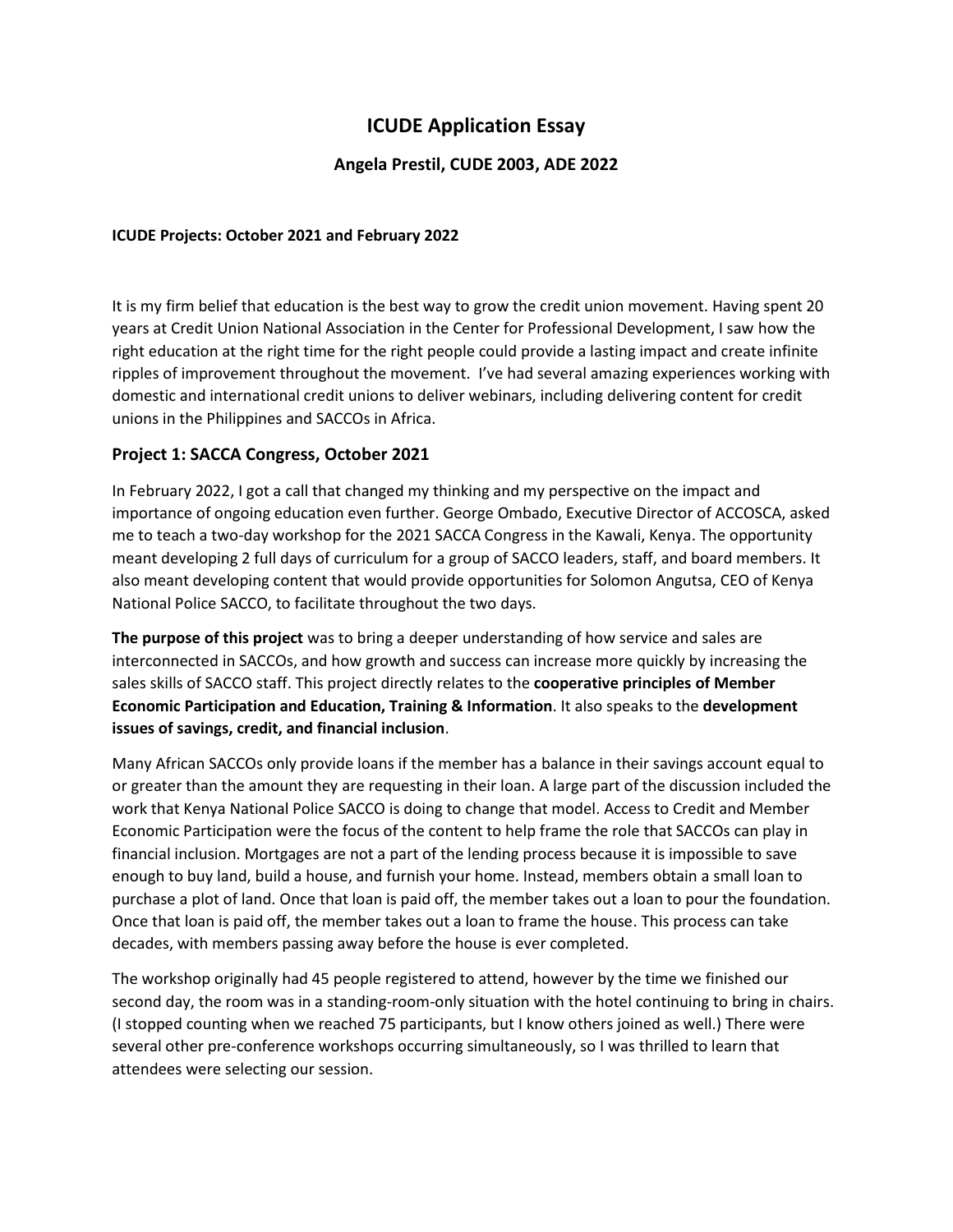Attendees proved they were engaged and interested in the content, actively participating in all discussions and activities throughout the two days. Additionally, many of the attendees continued to engage with me after the workshop as the conference continued. In fact, a follow-up breakout session later in the conference brought another 75-100 participants.

The **tangible impact the project** had on credit unions, including employees and directors, included ongoing conversations with credit unions across the continent. SACCO leaders from Liberia, Malawi, Eswatini, Tanzania, and Kenya who attended the workshop followed up with me to clarify points and provide guidance for their individual situations. They will continue to experiment with the concepts learned and processes uncovered as a result of their attendance at the workshop.

The **duration** of this phase of the project was 2 days. The **frequency of the project** is expected to be ongoing annually at the Annual SACCA Congress as I've been requested to teach this session again at the upcoming SACCA Congress in the Kingdom of Eswatini in August, 2022.

Additionally, the work will be ongoing as the new ACCOSCA Academy takes shape. I will be able to record a series of sessions for SACCOs to continue their professional development beyond the in-person, annual Congress. My goal is to have a series of 4-6 sessions that will outline the sales and service process for SACCOs. These sessions can be customized for front-line staff, managers, and the Board of Directors. I'm excited to watch this continue to grow!

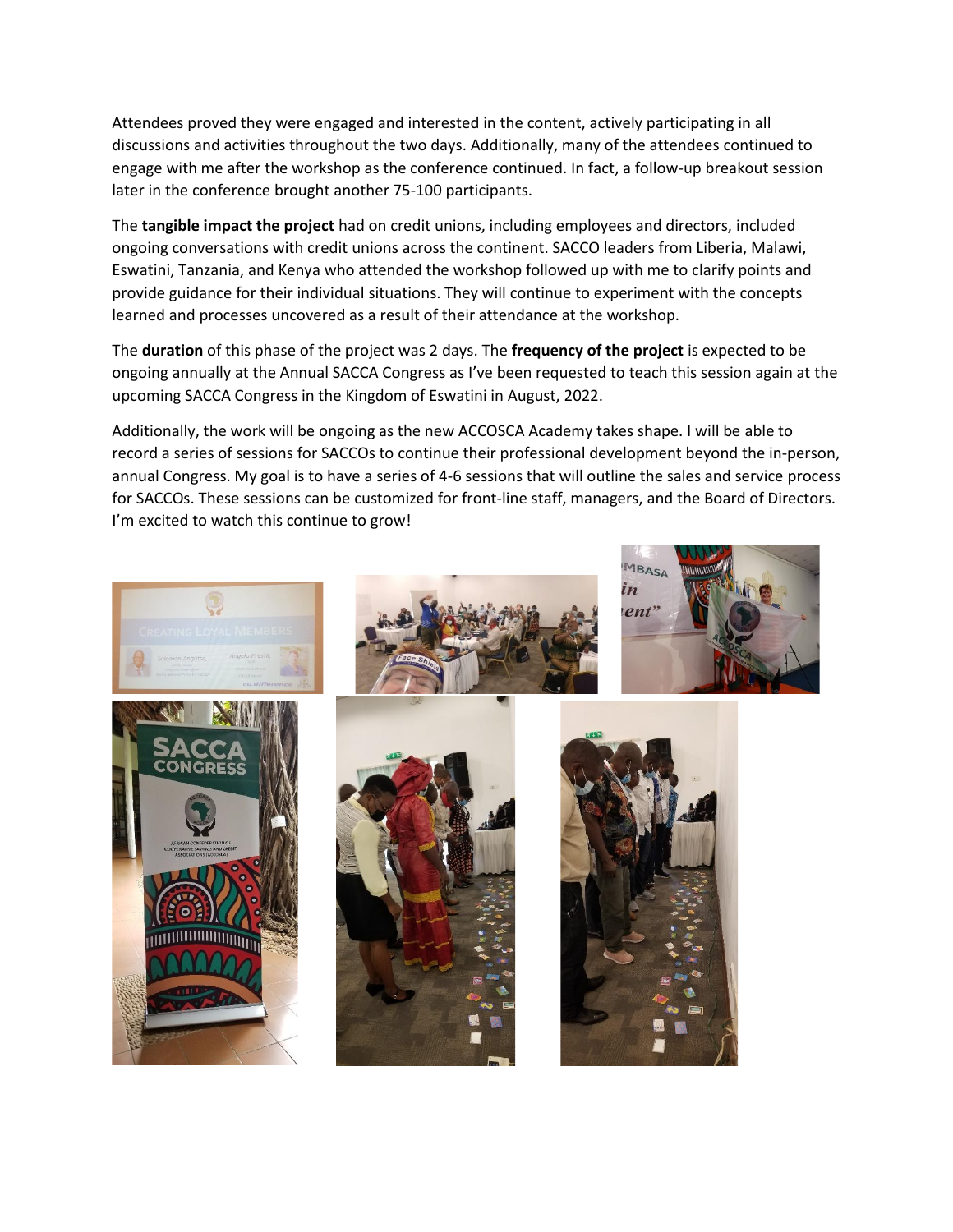# **Project 2: Advanced Africa Development Educator Training Curriculum Development and Participation, February 2022**

The Advanced Africa Development Educator (AADE) program was the first Advanced DE program to occur amongst all of the DE programs around the world. The program included 24 credit union/SACCO professionals from around the Continent and was held February 6-11, 2022.

Having spent 20 years in adult education at Credit Union National Association, and having earned my CUDE designation in 2003, I was over the moon to be asked to help develop the curriculum for the AADE program shortly after returning from the SACCA Congress in 2021. George Ombado and Lois Kitsch requested my volunteer assistance to discuss and develop the curriculum for a group of ADEs who had made major impacts in their SACCOs and their communities following their participation in the ADE program.

**The purpose of this project** is to bring a deeper experience and understanding of how the Development Educator program can have the most impact throughout the Continent of Africa. Advanced African DE focuses on how DEs can use their development education training as a guide to address and solve the complex development issues that prevail in an everchanging Africa. Through interaction, reflection and action steps, participants delve into issues related to poverty, injustice, gender and age inequalities, humanitarian crises and climate challenges. The program goal is for DEs to make connections between their personal lives, the work within their SACCO organization and social justice issues to make positive change for Africa. Upon completion of AADE, DEs will understand how to identify the root cause of development issues within their communities, determine a course of action to solve defined development issues, build consensus to fund their project, identify community partners and measure successful outcomes.

This project directly relates to the **cooperative principles of Education, Training & Information**. However, it deeply connects with **all of the cooperative principles** and the **12 development issues** as the program content included a deeper dive into the 12 development issues as they related to the community of Malindi, Kenya.

AADE "flips the script" on the projects that typically are tackled on Thursday of the Development Educator programs around the world. Each of the 6 teams were assigned their projects on Monday, taking the week to develop a deeper understanding of their project issues and more thorough evaluation and development of potential solutions.

In addition to the "flipped script," another key difference with the AADE program was the size of the teams. Each team had 3-4 participants plus a team leader, for a total of 4-5 people per team. Team leaders were considered active members of their teams, rather than acting as a team guide as is done with a team mentor role. The team leaders acted as a project guide, helping to arbitrate in the case of disagreement. We were also active participants in the research, project work, and working toward a quality outcome of the project. As project team leaders, we also played an active role in both the written project plan and in the oral presentation.

The agenda included experiential learning amongst the project work to help the teams bond, as well as to give the teams an opportunity to network with other AADE participants. Final projects included a 40 minute oral presentation with 20 minutes for questions plus a 20-page written business plan, all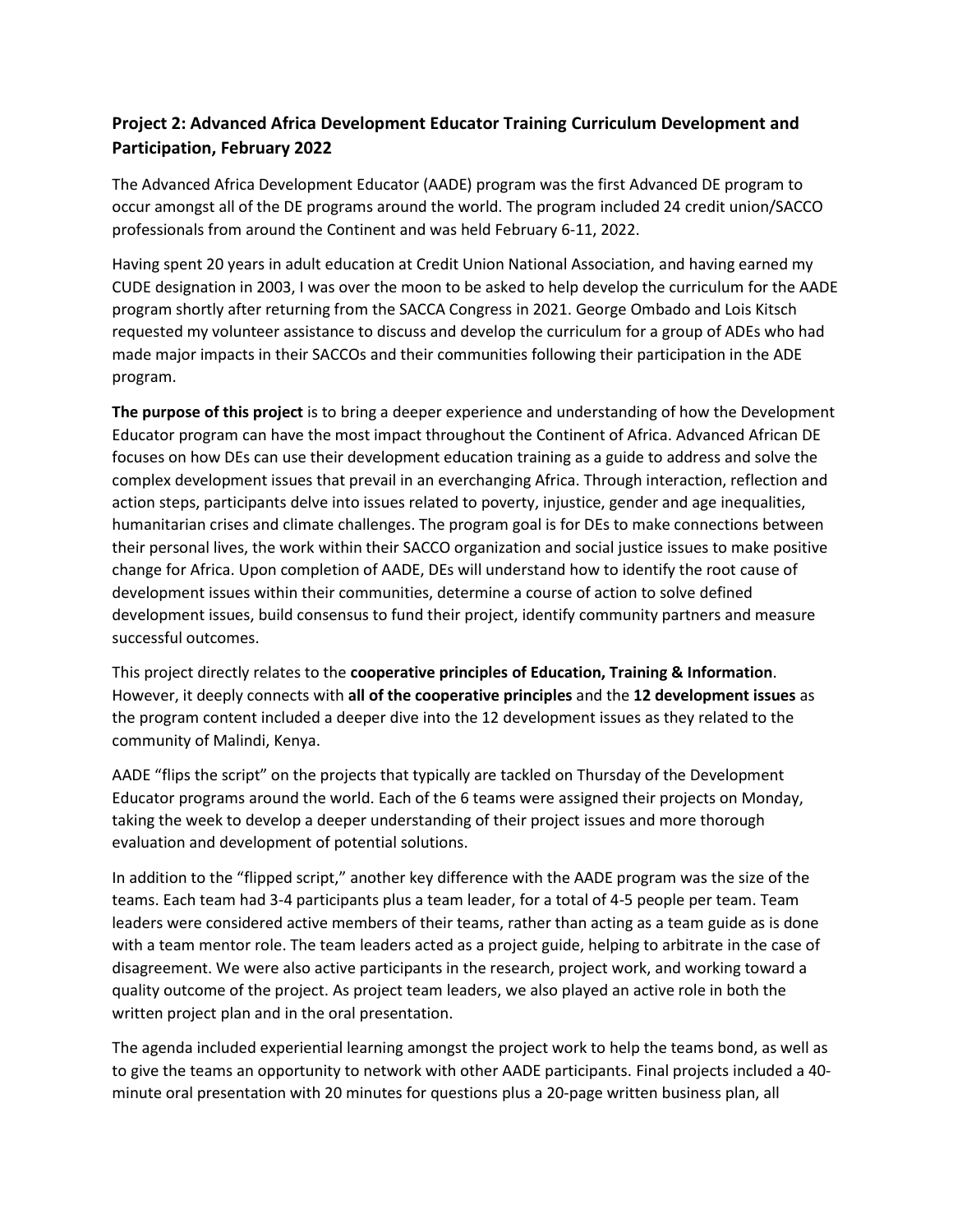developed over the course of the week and delivered no later than 10:00 p.m. on Thursday night. The business plan included potential funding sources, with the oral presentation delivery to one of the potential funding organizations.

## **High-Level Agenda for AADE**

Day 1: Sunday

- 1. Mentor training
- 2. Participant Evening Reception and Dinner

### Day 2: Monday

- 1. Small group introductions
- 2. Large group introductions
- 3. DE review
- 4. Economic State of Africa
- 5. Member Problems as Development Issues
- 6. Understanding Member Problems (Field work)
- 7. Project Assignments
	- a. Access to Affordable and Adequate Housing
	- b. Health and Health Related Issues
	- c. Access to Potable Water
	- d. Environmental Issues
	- e. Access to quality and generational education
	- f. Income Generation
- 8. Introduction to the Project Plan
- 9. Consensus Building Exercise

Day 3: Tuesday

- 1. Data Collection: Root Cause of the Problem
- 2. From Goal Setting to Goal Getting: From Micro Goals to Macro Achievement (I led this session)
- 3. Project Work: Vision Statement
- 4. Sharing Their Vision
- 5. Project Work: Project Outline
- 6. Project Work: Products, Program, and Services
- 7. Group Exercise: Continue, Change, Rotate
- 8. Project Progress Check: Thumbs Up/Thumbs Down/Thumbs Sideways

### Day 4: Wednesday

- 1. Project Review and Group Feedback
- 2. Empathy Mapping: Focus on the Beneficiaries
- 3. Project Work: Marketing Plan and Operational Plan
- 4. Project Progress Check: Thumbs Up/Thumbs Down/Thumbs Sideways
- 5. Networking Night (Entertain Us)

Day 5: Thursday